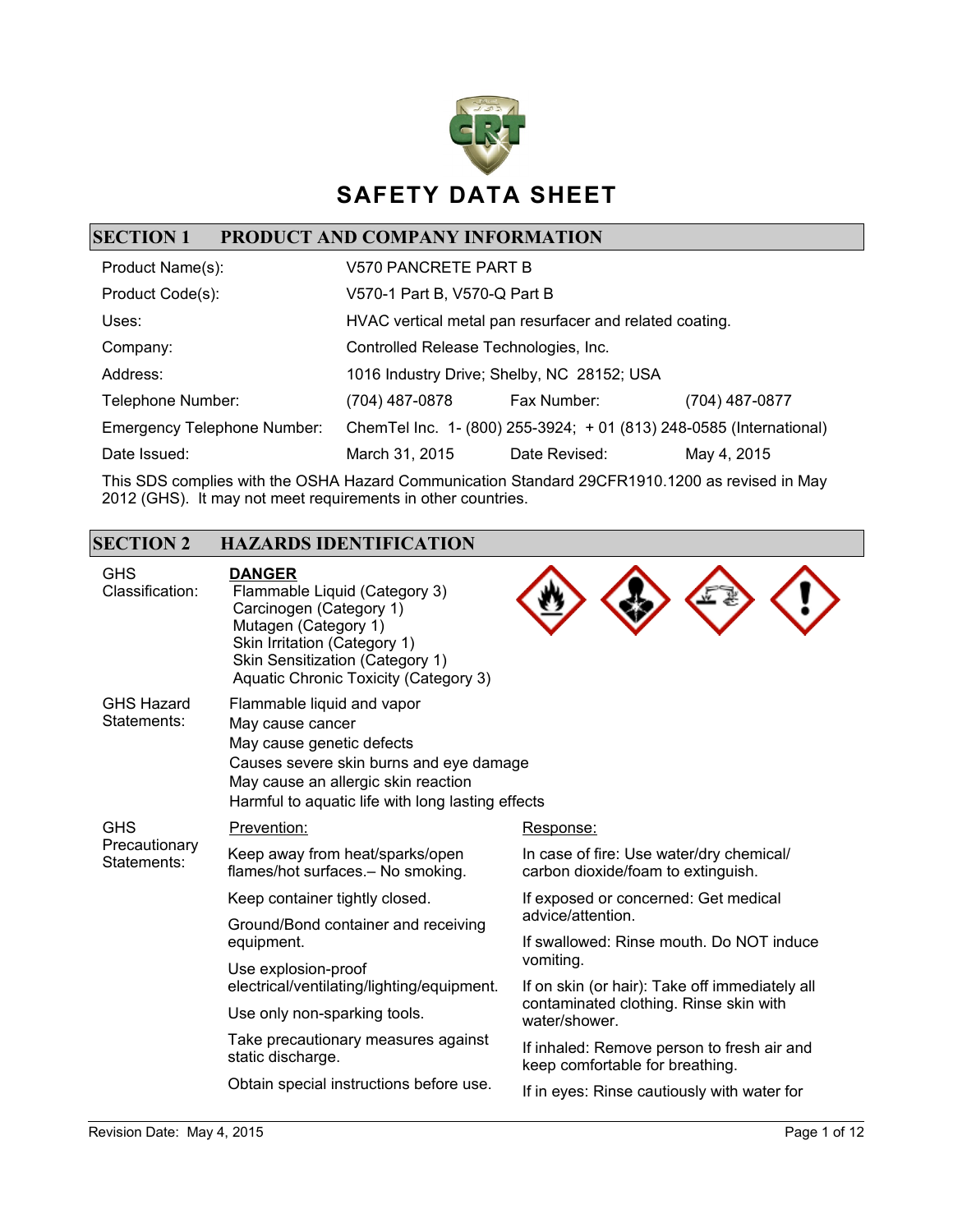### **SECTION 2 HAZARDS IDENTIFICATION**

|             | Do not handle until all safety<br>precautions have been read and<br>understood.        | several minutes. Remove contact lenses, if<br>present and easy to do. Continue rinsing.<br>If on skin: Wash with plenty of water/soap. |  |
|-------------|----------------------------------------------------------------------------------------|----------------------------------------------------------------------------------------------------------------------------------------|--|
|             | Wear protective gloves/protective<br>clothing/eye protection/face protection.          | Wash contaminated clothing before reuse.<br>Collect spillage.                                                                          |  |
|             | Wear respiratory protection.                                                           |                                                                                                                                        |  |
|             | Wash hands/skin thoroughly after<br>handling.                                          |                                                                                                                                        |  |
|             | Avoid breathing mist/vapors/spray.                                                     |                                                                                                                                        |  |
|             | Contaminated work clothing must not be<br>allowed out of the workplace.                |                                                                                                                                        |  |
|             | Avoid release to the environment                                                       |                                                                                                                                        |  |
|             | Storage:                                                                               | Disposal:                                                                                                                              |  |
|             | Store locked up.                                                                       | Dispose of contents/container in accordance                                                                                            |  |
|             | Store in a well-ventilated place.                                                      | with local/regional/national/international<br>regulations.                                                                             |  |
|             | Keep cool.                                                                             |                                                                                                                                        |  |
| <b>GHS</b>  | Approximately 19% of this mixture consists of ingredient(s) of unknown acute toxicity. |                                                                                                                                        |  |
| Assessment: | A ILLEAN FUILLE IN THE PUNIT II IN THE                                                 |                                                                                                                                        |  |

Approximately 54% of the mixture consists of ingredient(s) of unknown hazards to the aquatic environment.

| <b>SECTION 3</b><br><b>COMPOSITION / INGREDIENTS</b> |                   |                  |                      |
|------------------------------------------------------|-------------------|------------------|----------------------|
| Component                                            | <b>CAS Number</b> | <b>EC Number</b> | <b>Concentration</b> |
| Benzenemethanol                                      | $100 - 51 - 6$    | 202-859-9        | $10 - 25%$           |
| Polyamine                                            | Proprietary       |                  | $5 - 20%$            |
| Benzenedimethanamine, 1,3-                           | 1477-55-0         | 216-032-5        | $2 - 10%$            |
| Isophoronediamine                                    | 2855-13-2         | 220-666-8        | $2 - 10%$            |
| Halogenated phenyl alkane                            | Proprietary       | ---              | $10 - 25%$           |
| Titanium dioxide                                     | 13463-67-7        | 236-675-5        | 15 - 30%             |
| Solvent naphtha, petroleum, light<br>aromatic        | 64742-95-6        | 265-199-0        | $1 - 5%$             |
| Amorphous silica                                     | 112926-00-8       | 601-214-2        | $1 - 5%$             |
| Antimony oxide                                       | 1309-64-4         | 215-175-0        | $1 - 5%$             |
| Zinc oxide                                           | 1314-13-2         | 215-222-5        | $1 - 5%$             |
| Trimethylbenzene, 1,2,4-                             | $95 - 63 - 6$     | 202-436-9        | $0.1 - 2%$           |

Trade Secret Claims: Specific chemical identity and/or exact percentage (concentration) of components has been withheld as a trade secret.

#### **SECTION 4 FIRST AID MEASURES**

First Aid - Eyes: In case of contact, immediately flush eyes with plenty of water for at least 15 minutes. Get medical attention, if irritation develops.

First Aid - Skin: In case of contact, immediately flush skin with plenty of soap and water for at least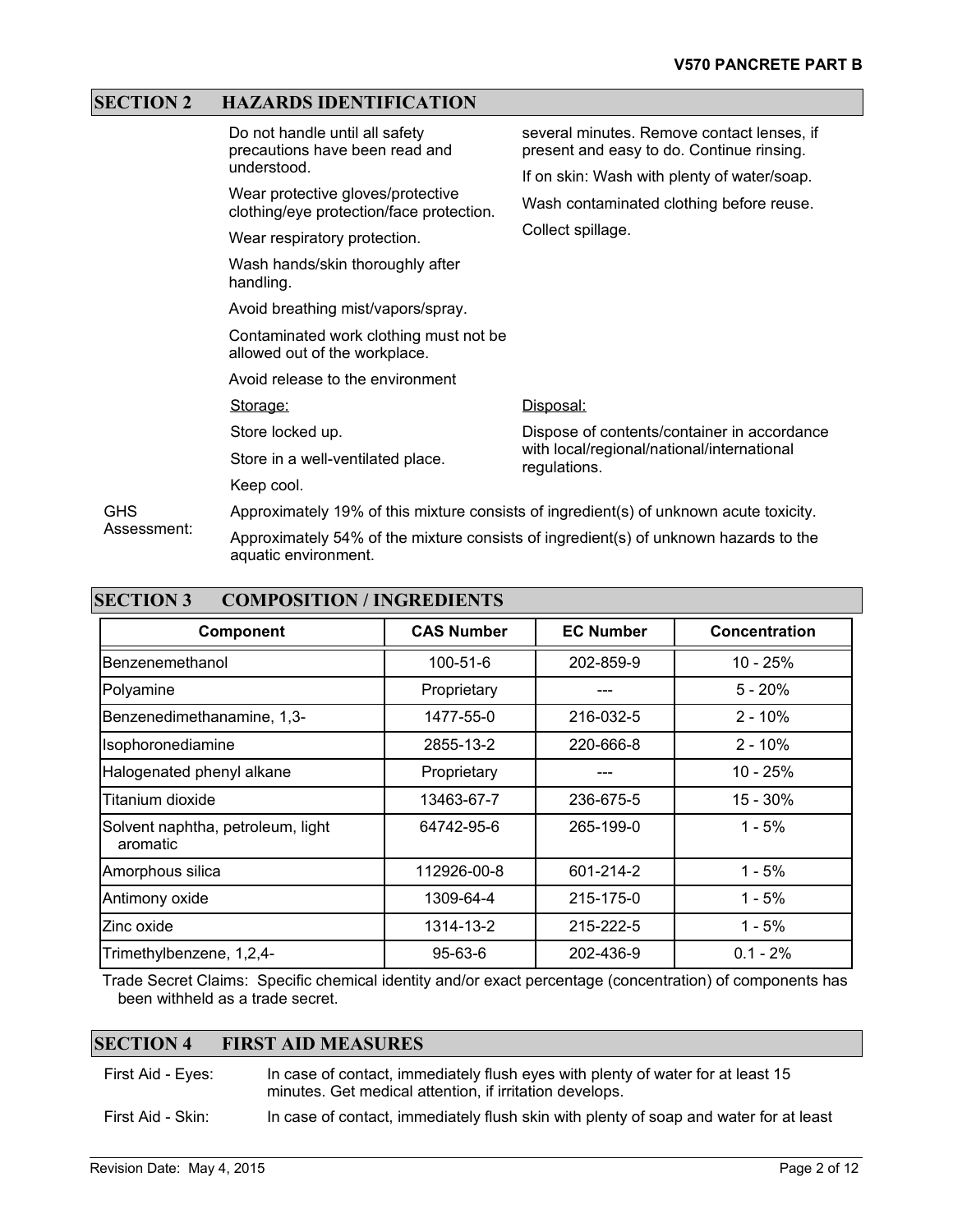# **SECTION 4 FIRST AID MEASURES**

|                                                         | 15 minutes while removing contaminated clothing and shoes. Get medical<br>attention immediately if irritation or rash develops and/or persists. Wash<br>contaminated clothing before reuse.                                                                                                                                                                                                                      |
|---------------------------------------------------------|------------------------------------------------------------------------------------------------------------------------------------------------------------------------------------------------------------------------------------------------------------------------------------------------------------------------------------------------------------------------------------------------------------------|
| First Aid - Ingestion:                                  | If swallowed and feel unwell, call a physician or poison control center. DO NOT<br>induce vomiting unless directed to do so by a physician or poison control center. If<br>victim is fully conscious, give a cupful of water. Never give anything by mouth to<br>an unconscious person.                                                                                                                          |
| First Aid - Inhalation:                                 | If respiratory symptoms or other symptoms of exposure develop, move victim away<br>from source of exposure and into fresh air. If symptoms persist, seek immediate<br>medical attention. If victim is not breathing, clear airway and immediately begin<br>artificial respiration. If breathing difficulties develop, oxygen should be<br>administered by qualified personnel. Seek immediate medical attention. |
| Important Symptoms /<br>Effects – Acute and<br>Delayed: | Tissue redness/irritation, tissue ulceration/damage, rash, nausea, breathing<br>difficulty.                                                                                                                                                                                                                                                                                                                      |
| Advice to Physician:                                    | Treat symptomatically.                                                                                                                                                                                                                                                                                                                                                                                           |

# **SECTION 5 FIRE FIGHTING MEASURES**

| <b>Extinguishing Media:</b>                               | Treat surrounding material. Water spray, dry chemical, carbon dioxide, or<br>foam is recommended. Carbon dioxide can displace oxygen. Use caution<br>when applying carbon dioxide in confined spaces. |
|-----------------------------------------------------------|-------------------------------------------------------------------------------------------------------------------------------------------------------------------------------------------------------|
| Specific Hazards:                                         | This product is flammable. This product may give rise to hazardous vapors<br>in a fire. Vapors/fumes may be irritating, corrosive and/or toxic.                                                       |
| Protective equipment and<br>procedures for fire-fighters: | Wear full protective clothing and self-contained breathing apparatus.                                                                                                                                 |
| <b>Additional Advice:</b>                                 | None.                                                                                                                                                                                                 |

# **SECTION 6 ACCIDENTAL RELEASE MEASURES**

| <b>Spill Procedures:</b>          | Wipe up spills with an absorbent towel/material and transfer into suitable<br>containers for recovery or disposal. Finally clean up residual with an<br>appropriate solvent (e.g. acetone), as this product is not soluble in water. |
|-----------------------------------|--------------------------------------------------------------------------------------------------------------------------------------------------------------------------------------------------------------------------------------|
| Personal Precautions:             | Wear suitable protective clothing.                                                                                                                                                                                                   |
| <b>Environmental Precautions:</b> | Prevent the material from entering drains or water courses. Do not<br>discharge directly to a water source. Advise Authorities if spillage has<br>entered watercourse or sewer or has contaminated soil or vegetation.               |

### **SECTION 7 HANDLING AND STORAGE**

| Handling:                 | Ground and bond all equipment, vessels, and containers associated with processing<br>and use of this solution. Wear appropriate personal protection (See Section 8) when<br>handling this material. The work area must be equipped with a safety shower and<br>eye wash station. If exposed to the solution, avoid contact with skin and eyes.<br>Wash thoroughly after handling solution. |
|---------------------------|--------------------------------------------------------------------------------------------------------------------------------------------------------------------------------------------------------------------------------------------------------------------------------------------------------------------------------------------------------------------------------------------|
| Storage:                  | Keep container(s) tightly closed. Use and store this material at temperatures<br>between 15.5 and 26.7°C (60-80°F) away from sources of ignition, heat, direct<br>sunlight and hot metal surfaces. Keep from freezing. Keep away from any<br>incompatible materials (see Section 10).                                                                                                      |
| <b>Additional Advice:</b> | Store in original container. Store as directed by the manufacturer.                                                                                                                                                                                                                                                                                                                        |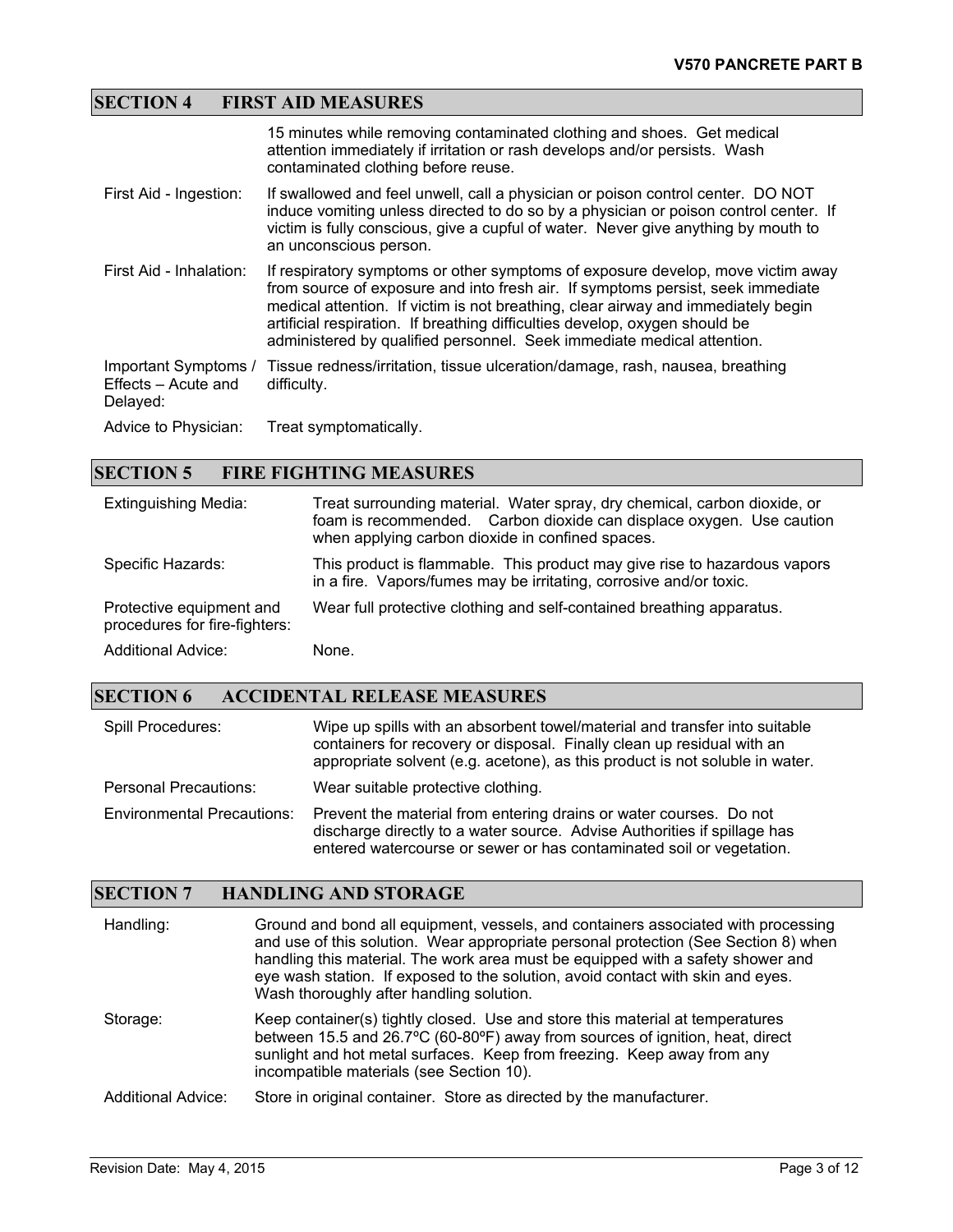# **SECTION 8 EXPOSURE CONTROLS AND PERSONAL PROTECTION**

| Occupational Exposure<br>Standards:               | Exposure limits are listed below, if they exist.                                                                                                                                                                                                                                                                                                                                                                                 |
|---------------------------------------------------|----------------------------------------------------------------------------------------------------------------------------------------------------------------------------------------------------------------------------------------------------------------------------------------------------------------------------------------------------------------------------------------------------------------------------------|
| Benzenemethanol:                                  | AIHA WEEL: 10 ppm 8 h TWA.                                                                                                                                                                                                                                                                                                                                                                                                       |
| Polyamine:                                        | None.                                                                                                                                                                                                                                                                                                                                                                                                                            |
| Benzenedimethanamine<br>$, 1, 3 - 1$              | NIOSH: 0.1 mg/m3 TWA (ceiling).<br>ACGIH TLV: 0.1 mg/m3 TWA.                                                                                                                                                                                                                                                                                                                                                                     |
| Isophoronediamine:                                | None.                                                                                                                                                                                                                                                                                                                                                                                                                            |
| Halogenated phenyl<br>alkane:                     | None.                                                                                                                                                                                                                                                                                                                                                                                                                            |
| Titanium dioxide:                                 | ACGIH TLV: 3 mg/m3 TWA (respirable).<br>ACGIH TLV: 10 mg/m3 TWA (inhalable).<br>UK: 4 mg/m3 TWA (respirable).<br>UK: 10 mg/m3 TWA (total inhalable).<br>OSHA PEL: 15 mg/m3 TWA (total dust).                                                                                                                                                                                                                                     |
| Solvent naphtha,<br>petroleum, light<br>aromatic: | NIOSH TLV: 350mg/m3 TWA.<br>NIOSH: 1800 mg/m3 STEL.<br>OSHA PEL: 500 ppm (2000 mg/m3) TWA (as petroleum distillates -<br>naphtha).                                                                                                                                                                                                                                                                                               |
| Amorphous silica:                                 | NIOSH: 6 mg/m3 TWA.<br>ACGIH TLV: 3 mg/m3 TWA (respirable).<br>ACGIH TLV: 10 mg/m3 TWA (inhalable).<br>UK: 1.2 mg/m3 TWA (respirable).<br>OSHA: 20 mpcf.                                                                                                                                                                                                                                                                         |
| Antimony oxide:                                   | ACGIH TLV: 0.5 mg/m3 TWA (as Sb).<br>UK: 0.5 mg/m3 TWA (as Sb).<br>OSHA PEL: 0.5 mg/m3 TWA.                                                                                                                                                                                                                                                                                                                                      |
| Zinc oxide:                                       | ACGIH TLV: 2 mg/m3 TWA (respirable).<br>ACGIH TLV: 10 mg/m3 STEL (respirable).<br>OSHA PEL: 5 mg/m3 TWA (respirable).<br>OSHA PEL: 15 mg/m3 TWA (total dust).                                                                                                                                                                                                                                                                    |
| Trimethylbenzene,<br>$1,2,4-$                     | NIOSH TLV: 25 ppm (125mg/m3) TWA.<br>ACGIH TLV: 25 ppm TWA.<br>EU: 20 ppm (100mg/m3) TWA.<br>UK: 25ppm TWA.                                                                                                                                                                                                                                                                                                                      |
| <b>Engineering Control</b><br>Measures:           | Engineering methods to prevent or control exposure are preferred. Methods<br>include process or personnel enclosure, mechanical ventilation (local<br>exhaust), and control of process conditions.                                                                                                                                                                                                                               |
| <b>Respiratory Protection:</b>                    | A NIOSH certified air purifying respirator with an organic vapor cartridge<br>may be used under conditions where airborne concentrations are expected<br>to exceed exposure limits. An OSHA approved Category 21C air-purifying<br>respirator equipped with a full facepiece and high efficiency particulate filters<br>or a Category 21C powered air purifying respirator is required where<br>exposure to particles is likely. |
| Hand Protection:                                  | The use of gloves impervious to the specific material handled is advised to<br>prevent skin contact, possible irritation and skin damage (see glove<br>manufacturer literature for information on permeability).                                                                                                                                                                                                                 |
| Eye Protection:                                   | Approved eye protection (safety glasses with side-shields or goggles) to<br>safeguard against potential eye contact, irritation, or injury is recommended.<br>Depending on conditions of use, a face shield may be necessary.                                                                                                                                                                                                    |
| <b>Body Protection:</b>                           | Impervious clothing should be worn as needed to prevent skin contact.                                                                                                                                                                                                                                                                                                                                                            |
|                                                   |                                                                                                                                                                                                                                                                                                                                                                                                                                  |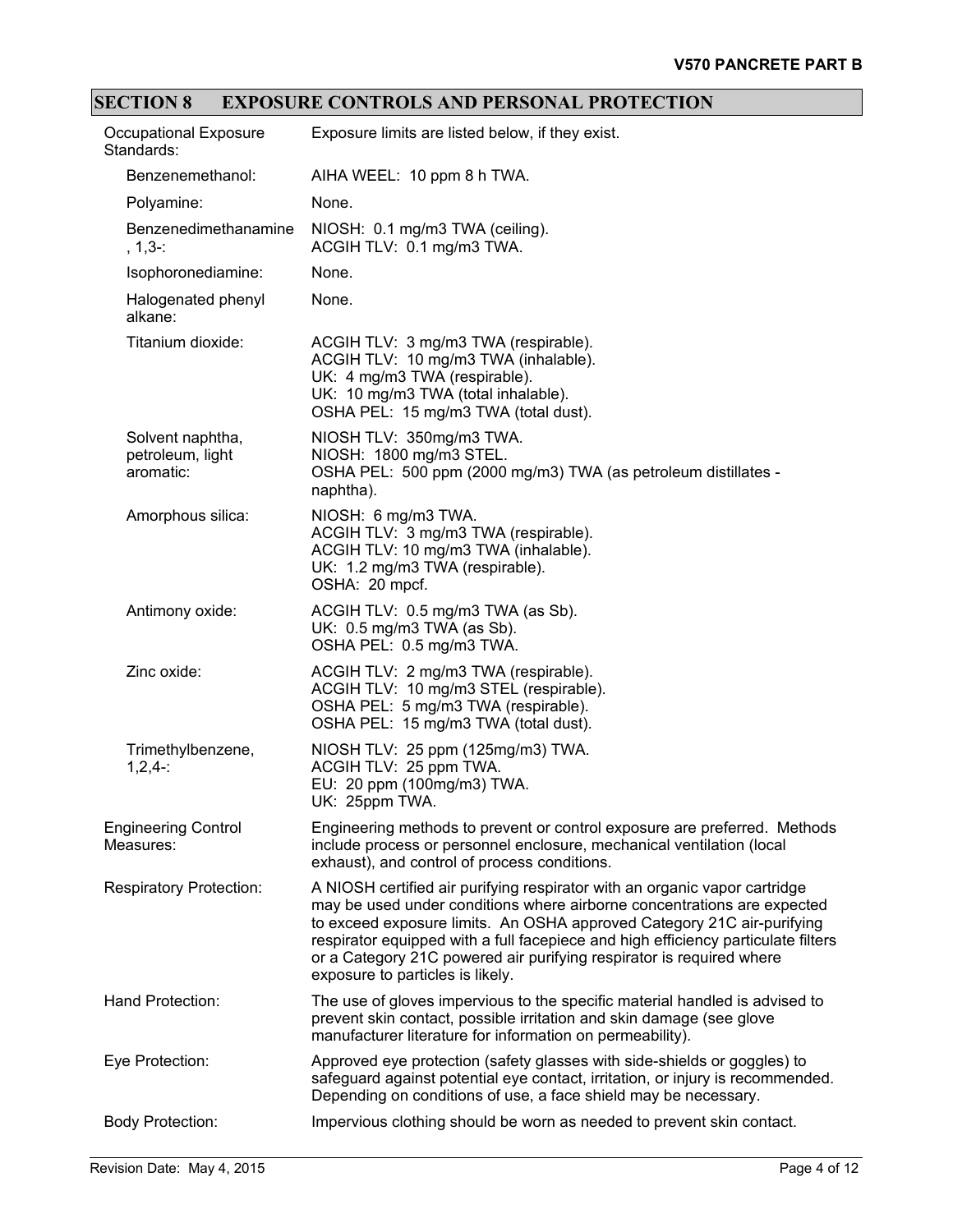### **SECTION 9 PHYSICAL AND CHEMICAL PROPERTIES**

| <b>Physical State:</b>                        | Liquid                                        |
|-----------------------------------------------|-----------------------------------------------|
| Color:                                        | White                                         |
| Odor:                                         | Characteristic                                |
| Odor Threshold:                               | 5.5 ppm (Benzenemethanol)                     |
| pH:                                           | Not available.                                |
| Melting Point/Range (°C/°F):                  | Not available.                                |
| Boiling Point/Range (°C/°F):                  | > 160°C / 320°F                               |
| Flash Point (PMCC) (°C/°F):                   | ca. 46.1°C / 115°F                            |
| Evaporation Rate:                             | Not available.                                |
| Flammability / Explosivity Limits in Air (%): | Not available.                                |
| Vapor Pressure:                               | < 3 mmHg $(20^{\circ}C)$                      |
| Vapor Density (Air = $1$ ):                   | Not available.                                |
| <b>Relative Density:</b>                      | 1.6 g/cm3 (23.8°C)                            |
| Solubility in Water:                          | Partly soluble.                               |
| <b>Partition Coefficient:</b>                 | Not available.                                |
| Autoignition Temperature (°C/°F):             | > 400°C / 752°F                               |
| Decomposition Temperature (°C/°F):            | Not available.                                |
| Viscosity:                                    | Not available.                                |
| <b>Explosive Properties:</b>                  | None.                                         |
| <b>Oxidizing Properties:</b>                  | None.                                         |
| Volatile Organic Content (VOC) (g/l):         | ca. 500 - 560 g/l (as defined by 40CFR51.100) |

# **SECTION 10 STABILITY AND REACTIVITY**

| Reactivity:                                 | Product will not undergo additional reaction.                                                                                                                           |
|---------------------------------------------|-------------------------------------------------------------------------------------------------------------------------------------------------------------------------|
| Stability:                                  | Stable under normal storage conditions.                                                                                                                                 |
| Hazardous Polymerization:                   | Will not occur.                                                                                                                                                         |
| Conditions to Avoid:                        | Contact with incompatible materials, excessive heat.                                                                                                                    |
| Incompatibilities:                          | Oxidizing agents, strong acids.                                                                                                                                         |
| <b>Hazardous Decomposition</b><br>Products: | Oxides of carbon, oxides of nitrogen, oxides of phosphorus, amines,<br>hydrogen bromide, bromine, aliphatic and aromatic compounds, metal<br>oxides, toxic by-products. |

### **SECTION 11 TOXICOLOGICAL INFORMATION**

*If available, toxicity data for the product is given; otherwise component data is listed.*

Acute Toxicity: This product is not expected to be appreciably toxic. (Benzenemethanol ) Oral LD50 (rat) 1230 mg/kg; Dermal LD50 (rabbit) 2000 mg/kg; Inhalation LC50 (rat) 74.178 mg/l (4 hr) (Polyamine ) No data. (Benzenedimethanamine, 1,3- ) Oral LD50 (rat) 980 mg/kg; Dermal LD50 (rabbit) 2000 mg/kg; Inhalation LC50 (rat) 1.34 mg/l (4 hr)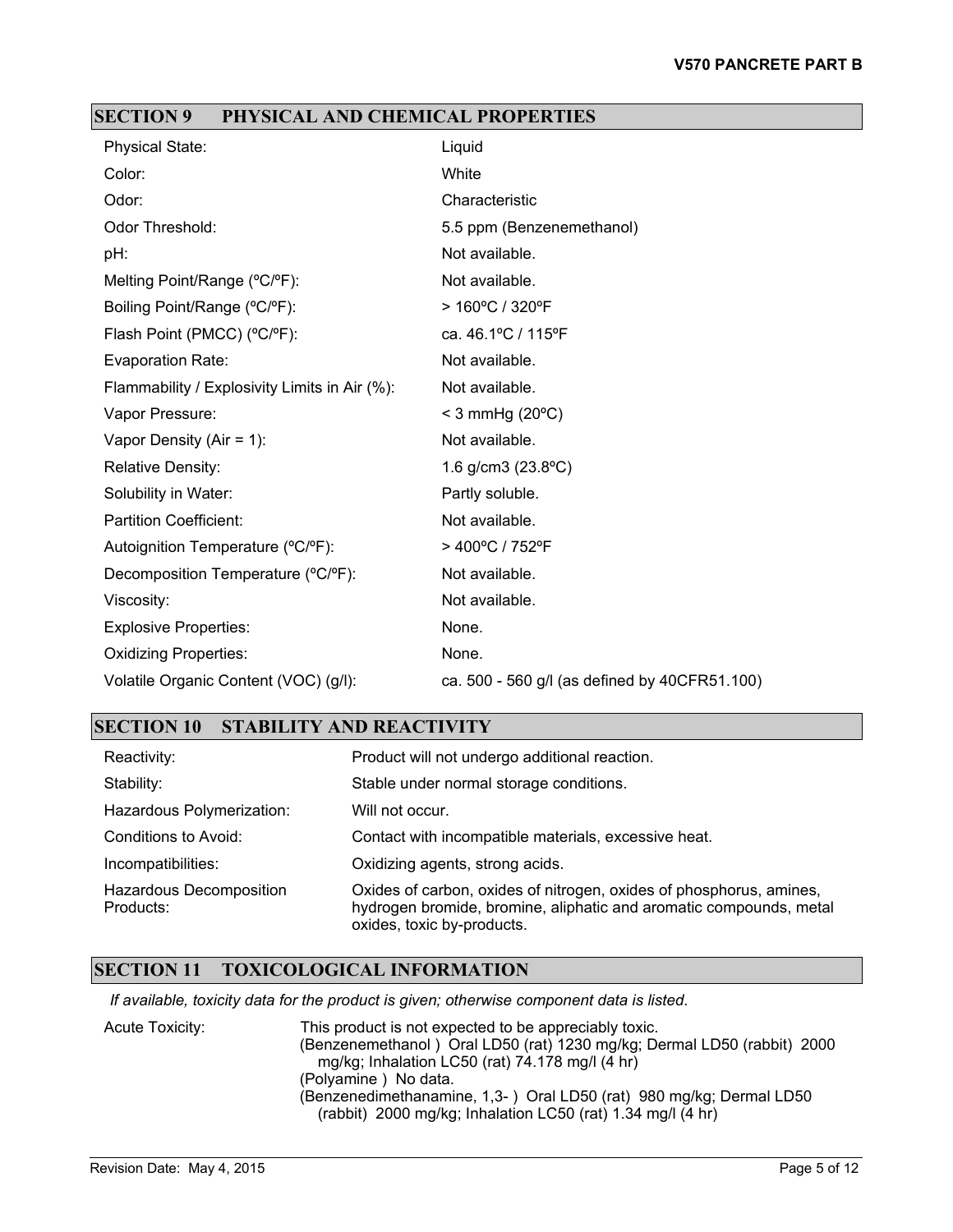# **SECTION 11 TOXICOLOGICAL INFORMATION**

|                                       | (Isophoronediamine) Oral LD50 (rat) 1030 mg/kg; Dermal LD50 (rat) > 2000<br>mg/kg; Inhalation LC50 (rat) 5.01 mg/l (4 hr)<br>(Halogenated phenyl alkane) Oral LD50 (rat) > 5000 mg/kg; Dermal LD50<br>$(rabbit) > 2000$ mg/kg<br>(Titanium dioxide) Oral LD50 (rat) > 10,000 mg/kg; Dermal LD50 (rabbit) ><br>10,000 mg/kg; Inhalation LC50 (rat) > 6.8 mg/L (4 hr)<br>(Solvent naphtha, petroleum, light aromatic) Oral LD50 (rat) > 5000 mg/kg;<br>Dermal LD50 (rabbit) >2000 mg/kg; Inhalation LC50 (rat) >5.2 mg/l (4 hr)<br>(Amorphous silica) Oral LD50 (rat) > 22,500 mg/kg<br>(Antimony oxide) Oral LD50 (rat) > 20 g/kg; Percutaneous LD50 (rabbit) ><br>2000 mg/kg<br>(Zinc oxide) Oral LD50 (rat) > 5000 mg/kg; Inhalation LC50 (mouse) > 5-7<br>$mg/L$ (4 hr)<br>(Trimethylbenzene, 1,2,4-) Oral LD50 (rat) 3280 mg/kg; Dermal LD50 (rabbit)<br>> 3160 mg/kg; Inhalation LC50 (rat) > 2000 ppm (48 hr) |
|---------------------------------------|--------------------------------------------------------------------------------------------------------------------------------------------------------------------------------------------------------------------------------------------------------------------------------------------------------------------------------------------------------------------------------------------------------------------------------------------------------------------------------------------------------------------------------------------------------------------------------------------------------------------------------------------------------------------------------------------------------------------------------------------------------------------------------------------------------------------------------------------------------------------------------------------------------------------|
| Skin Corrosion / Irritation:          | The product is expected to be corrosive to the skin.<br>(Benzenemethanol) Moderately irritating to skin (rabbit).<br>(Polyamine) May be corrosive to skin.<br>(Benzenedimethanamine, 1,3-) Corrosive to skin (guinea pig). Severely<br>irritating at 10%.<br>(Isophoronediamine) Corrosive to skin.<br>(Halogenated phenyl alkane) Non-irritating to skin (rabbit).<br>(Titanium dioxide) Irritating to skin (human).<br>(Solvent naphtha, petroleum, light aromatic) Moderately irritating to skin<br>(rabbits).<br>(Amorphous silica) No data.<br>(Antimony oxide) No data.<br>(Zinc oxide) Slightly irritating to skin (guinea pig / rabbit).<br>(Trimethylbenzene, 1,2,4-) Moderately irritating to skin (rabbit).                                                                                                                                                                                             |
| Serious Eye Damage /<br>Irritation:   | The product is expected to be corrosive to the eyes.<br>(Benzenemethanol) Moderately to severly irritating to eyes (rabbits).<br>(Polyamine) May be corrosive to eyes.<br>(Benzenedimethanamine, 1,3-) No data.<br>(Isophoronediamine) Corrosive to eyes.<br>(Halogenated phenyl alkane) Non-irritating to eye (rabbit).<br>(Titanium dioxide) No data.<br>(Solvent naphtha, petroleum, light aromatic) Slightly irritating to eyes (rabbit)<br>(Amorphous silica) Irritating to eyes.<br>(Antimony oxide) No data.<br>(Zinc oxide) Slightly irritating to eyes (rabbit)<br>(Trimethylbenzene, 1,2,4-) Irritating to eyes                                                                                                                                                                                                                                                                                          |
| Respiratory or Skin<br>Sensitization: | The product may be dermally sensitizing.<br>(Benzenemethanol) Not generally sensitizing to skin (guinea pigs - Draize<br>and maximization testing); however, sensitization has occurred by the<br>Freund's Complete Adjuvant Test and the Open Epicutaneous Test.<br>(Polyamine) No data.<br>(Benzenedimethanamine, 1,3-) Mild sensitization was observed in guinea<br>pigs.<br>(Isophoronediamine) No data.<br>(Halogenated phenyl alkane) Not dermally sensitizing (guinea pig).<br>(Titanium dioxide) No data.<br>(Solvent naphtha, petroleum, light aromatic) Not sensitizing in guinea pigs.<br>(Amorphous silica) Not expected to be sensitizing to skin.<br>(Antimony oxide) No data.<br>(Zinc oxide) Not dermally sensitizing (human patch testing).<br>(Trimethylbenzene, 1,2,4-) Not sensitizing in guinea pig maximization test.                                                                        |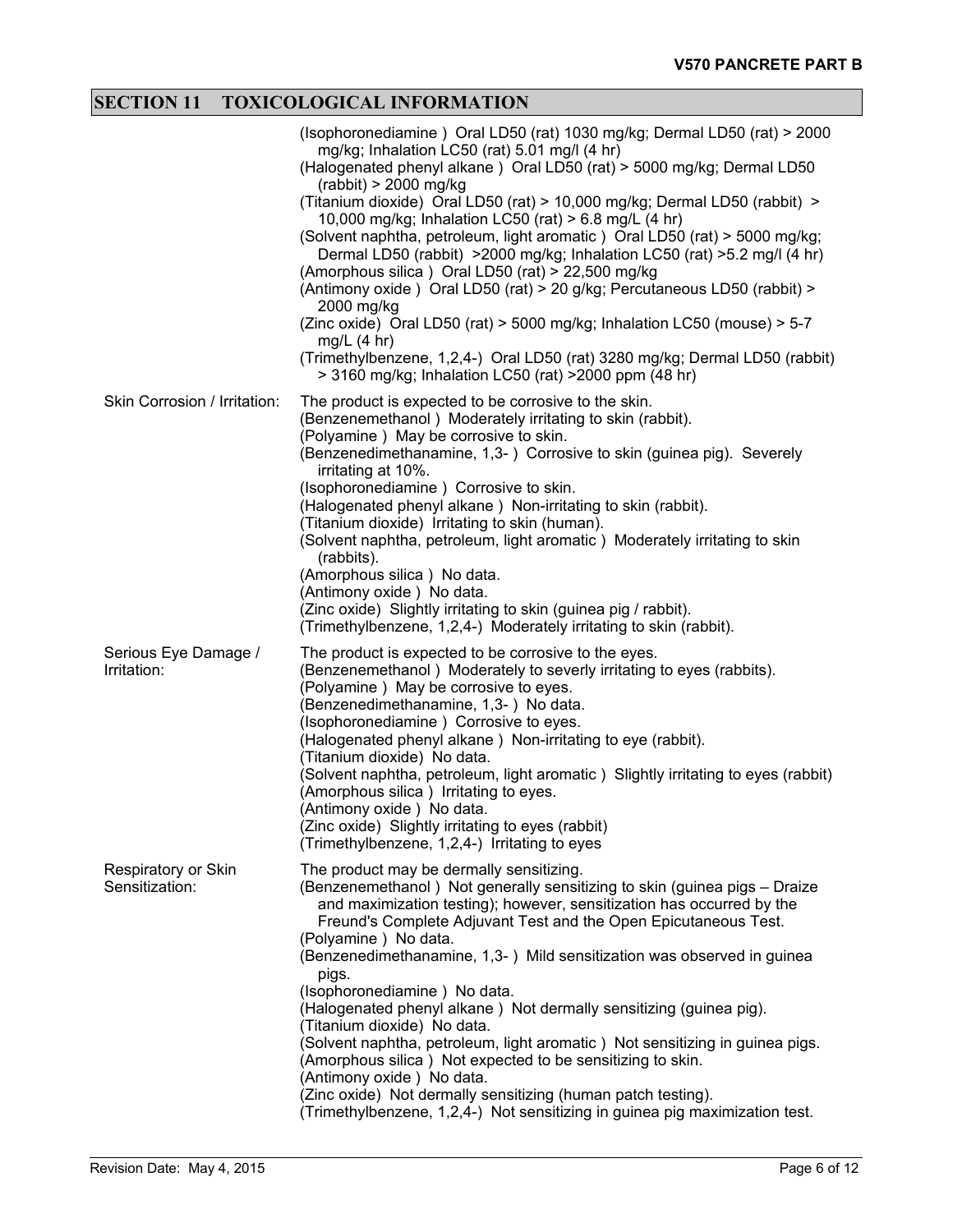# **SECTION 11 TOXICOLOGICAL INFORMATION**

| Mutagenicity:                             | This product may be mutagenic.<br>(Benzenemethanol) Negative Ames and replicative DNA synthesis test<br>results, but equivocal results in sister chromatid exchange.<br>(Polyamine) No data.<br>(Benzenedimethanamine, 1,3-) Not genotoxic in a variety of tests (Ames and<br>in vivo animal cell testing).<br>(Isophoronediamine) Not genotoxic in Ames testing.<br>(Halogenated phenyl alkane) Not mutagenic (Ames and mammalian<br>chromosome aberration test systems).<br>(Titanium dioxide) Not genotoxic in Ames and Syrian hamster embryo cell<br>testing.<br>(Solvent naphtha, petroleum, light aromatic) No evidence of mutagenicity<br>(Ames and Chinese Hamster Ovary cells). Positive response was found for<br>unscheduled DNA synthesis in liver cells.<br>(Amorphous silica) No data.<br>(Antimony oxide) Not genotoxic in Ames, E. coli and mouse lymphoma<br>systems. Bacterial DNA repair testing was positive.<br>(Zinc oxide) Not genotoxic in Ames and E. coli testing. Positive results have<br>been observed in mouse lymphoma and Syrian hamster embryo systems.<br>Slight increase in chromosomal aberrations in rat bone marrow was<br>reported after exposure to zinc oxide by inhalation.<br>(Trimethylbenzene, 1,2,4-) Not genotoxic in Ames testing. Inadequate<br>evidence in sister chromatid exchange testing. |
|-------------------------------------------|-------------------------------------------------------------------------------------------------------------------------------------------------------------------------------------------------------------------------------------------------------------------------------------------------------------------------------------------------------------------------------------------------------------------------------------------------------------------------------------------------------------------------------------------------------------------------------------------------------------------------------------------------------------------------------------------------------------------------------------------------------------------------------------------------------------------------------------------------------------------------------------------------------------------------------------------------------------------------------------------------------------------------------------------------------------------------------------------------------------------------------------------------------------------------------------------------------------------------------------------------------------------------------------------------------------------------------------------------|
| Carcinogenicity:                          | This product may be carcinogenic.<br>(Benzenemethanol) No evidence of carcinogenic activity for male or female<br>mice dosed with 100 or 200 mg/kg for 2 years.<br>(Polyamine) No data.<br>(Benzenedimethanamine, 1,3-) No data.<br>(Isophoronediamine) No data.<br>(Halogenated phenyl alkane) May cause cancer due to significant chronic<br>dermal and inhalation exposures (EPA assessment based on similar<br>compounds).<br>(Titanium dioxide) Limited evidence for carcinogenicity in animals. There is<br>inadequate evidence in humans. Studies related to inhalation of airborne<br>particles.<br>(Solvent naphtha, petroleum, light aromatic) Not carcinogenic (2 year mouse<br>study). Substance may act as a kidney tumor promotor in male rats.<br>Female mice exposed to mists over 2 years developed statistically<br>significant liver tumors. Inadequate relevance to humans.<br>(Amorphous silica) Inadequate evidence for carcinogenicity in experimental<br>animals and humans.<br>(Antimony oxide) Inadequate evidence for carcinogenicity in humans;<br>however there is sufficient evidence in animals.<br>(Zinc oxide) Inadequate evidence in humans and animals.<br>(Trimethylbenzene, 1,2,4-) No data.                                                                                                               |
| Reproductive /<br>Developmental Toxicity: | This product is not expected to be reproductively or developmentally harmful.<br>(Benzenemethanol) No teratogenic effects were noted in intraperitoneal<br>administered rats. Generally, not observed to be reproductively or<br>developmentally toxic; however, there have been a a couple of animal<br>studies, which showed some limited evidence.<br>(Polyamine) No data.<br>(Benzenedimethanamine, 1,3-) No data.<br>(Isophoronediamine) No data.<br>(Halogenated phenyl alkane) No evidence of maternal toxicity,<br>developmental toxicity or teratogencity was observed at dosage levels up to<br>1250 mg/kg/day (rabbit).<br>(Titanium dioxide) No data.                                                                                                                                                                                                                                                                                                                                                                                                                                                                                                                                                                                                                                                                               |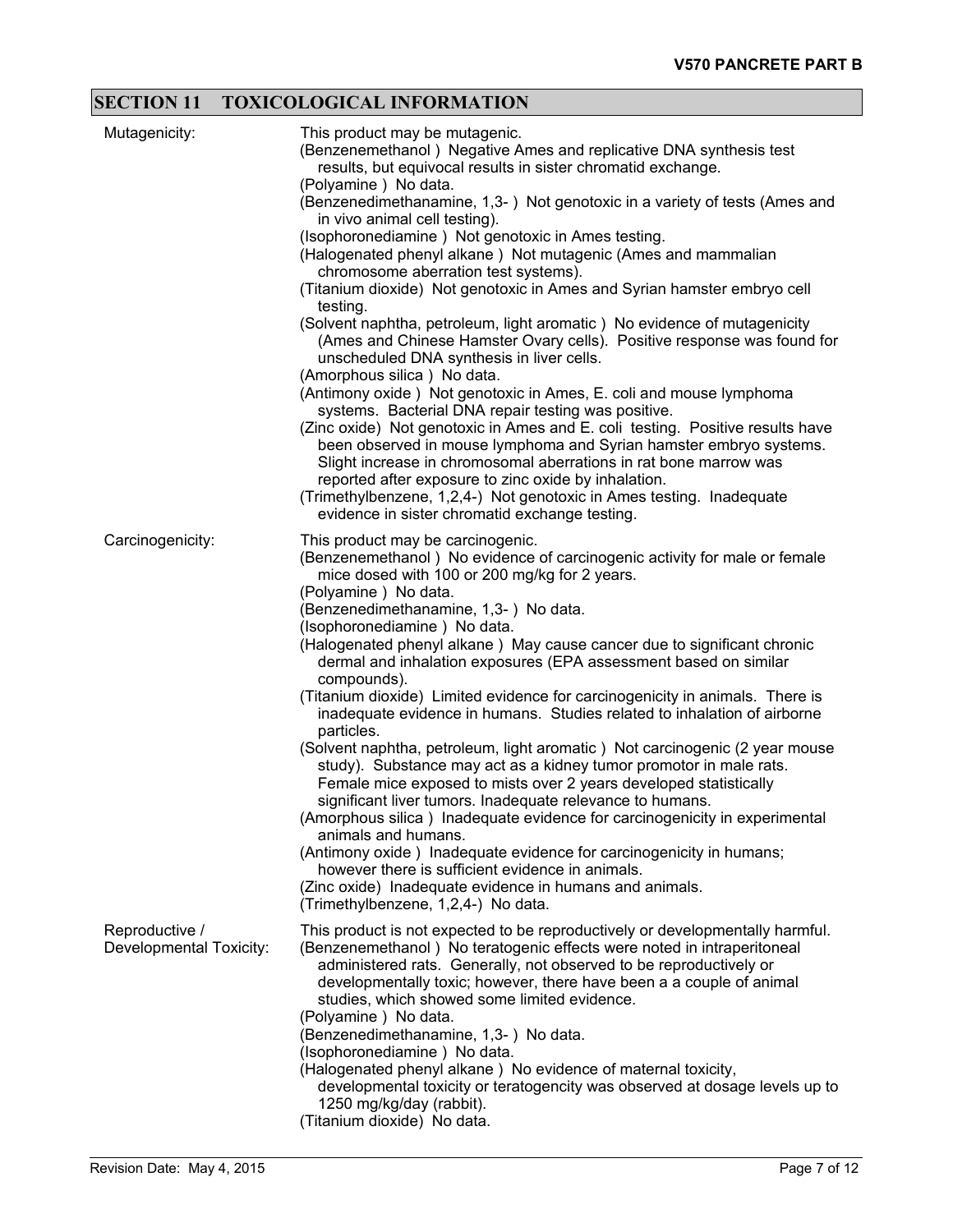# **SECTION 11 TOXICOLOGICAL INFORMATION**

|                                                                                                           | (Solvent naphtha, petroleum, light aromatic) No significant reproductive<br>toxicity was found in a 2 or 3 generation rat inhalation studies. No evidence<br>of developmental toxicity or teratogenicity. Effects were only noted at near<br>lethal toxicity levels (1500 ppm).<br>(Amorphous silica) Reproductive or developmental toxicity was not observed<br>in laboratory animals.<br>(Antimony oxide) Preimplantation loss and fetal growth retardation were<br>evident at mid-dose levels (0.082 mg/m3) in pregnant rats.<br>(Zinc oxide) In diets of of 0.5% in rats there was no retardation of growth; at<br>1% retarded growth was observed. In pregnant rats, dietary zinc oxide at<br>4000 ppm zinc causes resorption and death of fetuses.<br>(Trimethylbenzene, 1,2,4-) No evidence of embryolethal or teratogenic effects<br>following inhalation exposure was observed in rats.                                                                                                                                                                                 |
|-----------------------------------------------------------------------------------------------------------|----------------------------------------------------------------------------------------------------------------------------------------------------------------------------------------------------------------------------------------------------------------------------------------------------------------------------------------------------------------------------------------------------------------------------------------------------------------------------------------------------------------------------------------------------------------------------------------------------------------------------------------------------------------------------------------------------------------------------------------------------------------------------------------------------------------------------------------------------------------------------------------------------------------------------------------------------------------------------------------------------------------------------------------------------------------------------------|
| Chronic/Subchronic<br><b>Toxicity: Specific Target</b><br>Organ/Systemic Toxicity -<br>Single Exposure:   | (Benzenemethanol) Central nervous system depression has been observed<br>in rabbits.<br>(Polyamine) No data.<br>(Benzenedimethanamine, 1,3-) Rats exposed to aerosols showed resulted in<br>changes in the respiratory system, liver and kidneys.<br>(Isophoronediamine) No data.<br>(Halogenated phenyl alkane) No data.<br>(Titanium dioxide) No data.<br>(Solvent naphtha, petroleum, light aromatic) No data.<br>(Amorphous silica) No data.<br>(Antimony oxide) An inhalation study of 4 hours in rats showed no deaths or<br>adverse effects.<br>(Zinc oxide) No data.<br>(Trimethylbenzene, 1,2,4-) Inhalation exposures showed concentration-<br>dependent disturbances in rotarod performance, decrease in pain<br>sensitivity in rats and depression of respiratory rate in mice.                                                                                                                                                                                                                                                                                      |
| Chronic/Subchronic<br><b>Toxicity: Specific Target</b><br>Organ/Systemic Toxicity -<br>Repeated Exposure: | (Benzenemethanol) Orally dosed rats have shown central nervous system<br>effects as well as the development of hemorrhages around the mouth and<br>nose and lesions in the brain, thymus, skeletal muscle and kidneys at the<br>higher doses. Liver and blood cells have also been effected.<br>(Polyamine) No data.<br>(Benzenedimethanamine, 1,3-) No data.<br>(Isophoronediamine) No data.<br>(Halogenated phenyl alkane) In a 28 day study of orally fed rats an NOEL<br>was established at greater than or equal to 1250 mg/kg/day (the highest<br>dose tested). In a similar 90 day study, an NOAEL was 1000 mg/kg/day.<br>(Titanium dioxide) No data.<br>(Solvent naphtha, petroleum, light aromatic) No pathologic changes or<br>permanent neurotoxic effects were noted in rats exposed to mist. Renal<br>effects were found, but determined not to be generally relevant to humans.<br>(Amorphous silica) No data.<br>(Antimony oxide) Rat feeding study over 4 weeks showed no pathologic<br>changes.<br>(Zinc oxide) No data.<br>(Trimethylbenzene, 1,2,4-) No data. |
| Aspiration Hazard:                                                                                        | This product is not expected to be an aspiration hazard.                                                                                                                                                                                                                                                                                                                                                                                                                                                                                                                                                                                                                                                                                                                                                                                                                                                                                                                                                                                                                         |
| Additional Information:                                                                                   | None.                                                                                                                                                                                                                                                                                                                                                                                                                                                                                                                                                                                                                                                                                                                                                                                                                                                                                                                                                                                                                                                                            |

# **SECTION 12 ECOLOGICAL INFORMATION**

*If available, ecological data for the product is given; otherwise component data is listed.*

Acute Ecotoxicity: This product is expected to be harmful to aquatic species.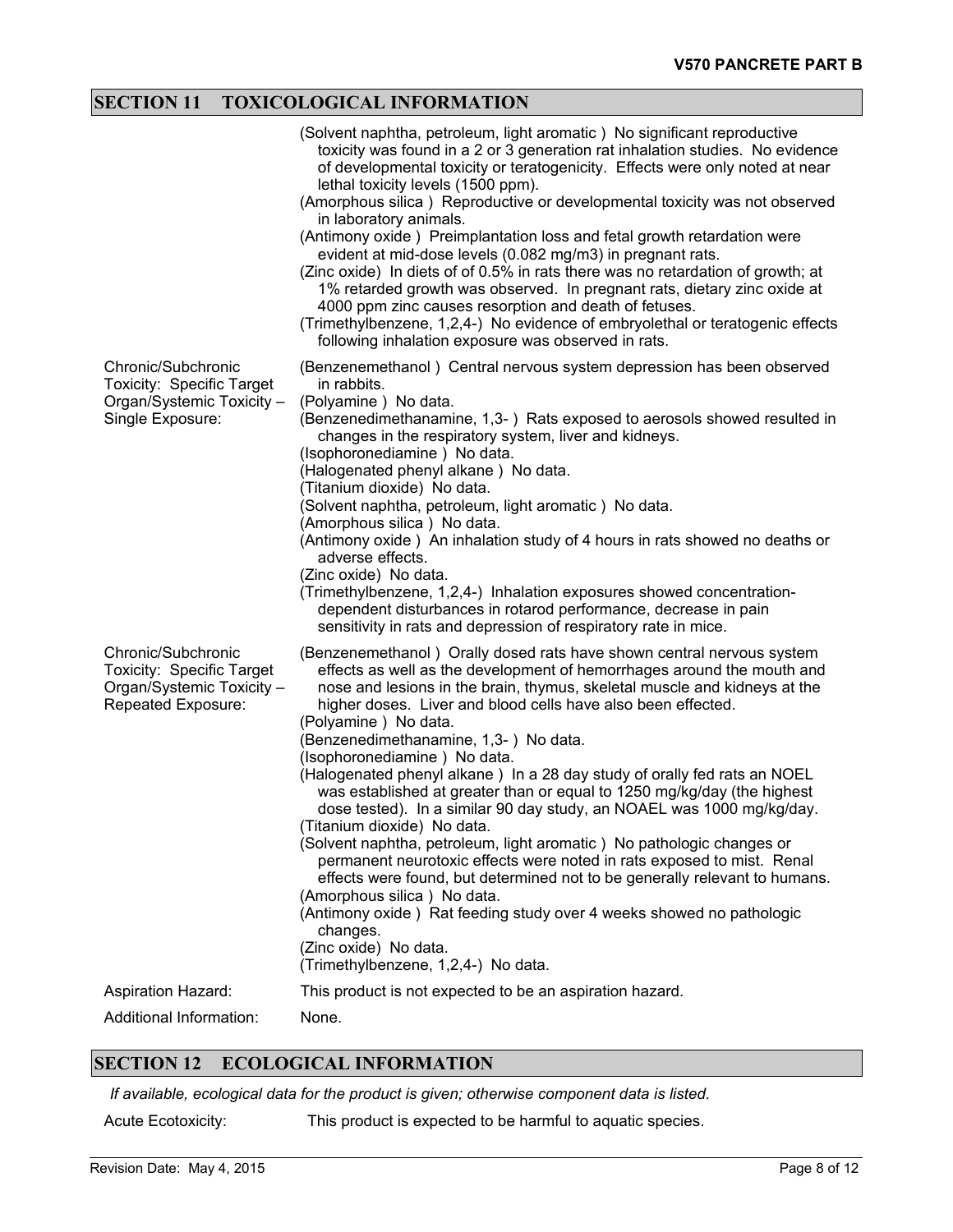# **SECTION 12 ECOLOGICAL INFORMATION**

|                            | (Benzenemethanol) LC50 (fathead minnow) 460 mg/l/96h; EC50 (algae)<br>2600 mg/l/24 hr<br>(Polyamine) No data.<br>(Benzenedimethanamine, 1,3-) No data.<br>(Isophoronediamine) No data.<br>(Halogenated phenyl alkane) LC50 (Rainbow trout) > 110 mg/l/96 hr; LC50<br>(Daphnia magna) > 110 mg/l/48 hr.<br>(Titanium dioxide) No data.<br>(Solvent naphtha, petroleum, light aromatic) LC50 (Rainbow trout) 9.22<br>mg/l/96 hr; EC50 (Daphnia magna) 6.14 mg/l/48 hr; EC50 (algae) 3.29<br>$mg/l/72$ hr<br>(Amorphous silica) No data.                                                                                                                                                                                      |
|----------------------------|----------------------------------------------------------------------------------------------------------------------------------------------------------------------------------------------------------------------------------------------------------------------------------------------------------------------------------------------------------------------------------------------------------------------------------------------------------------------------------------------------------------------------------------------------------------------------------------------------------------------------------------------------------------------------------------------------------------------------|
|                            | (Antimony oxide) LD50 (fathead minnow) > 833 mg/l/96 hr; LD50 (bluegill<br>sunfish) > 530 mg/l/96 hr<br>(Zinc oxide) EC50 (tadpole) 3.2 mg/l/48 hr; LD0 (carp, forcefed) 228-262<br>mg/l/52 hr.<br>(Trimethylbenzene, 1,2,4-) LC50 (fathead minnow) 7.72 mg/l/96 hr; EC50<br>(Daphnia magna) 3.6 mg/l/48 hr                                                                                                                                                                                                                                                                                                                                                                                                                |
| Mobility:                  | (Benzenemethanol) In soil, it is expected to be very highly mobile based on<br>a Koc range of <5 to 29.<br>(Polyamine) No data.<br>(Benzenedimethanamine, 1,3-) No data.<br>(Isophoronediamine) No data.<br>(Halogenated phenyl alkane) No data.<br>(Titanium dioxide) No data.<br>(Solvent naphtha, petroleum, light aromatic) No data.<br>(Amorphous silica) No data.<br>(Antimony oxide) No data.<br>(Zinc oxide) No data.<br>(Trimethylbenzene, 1,2,4-) A measured Koc value of 537 suggests a low<br>mobility in soil.                                                                                                                                                                                                |
| Persistence/Degradability: | (Benzenemethanol) An experimentally derived first-order aerobic<br>biodegradation rate constant of 0.05 days was reported, corresponding to<br>a half-life of about 13 days.<br>(Polyamine) No data.<br>(Benzenedimethanamine, 1,3-) No data.<br>(Isophoronediamine) No data.<br>(Halogenated phenyl alkane) Not readily biodegradable.<br>(Titanium dioxide) Not biodegradable.<br>(Solvent naphtha, petroleum, light aromatic) BOD5 has been reported to be<br>190 mg oxygen/L; COD has been reported to be 440 mg/g substance.<br>(Amorphous silica) Inherently not biodegradable.<br>(Antimony oxide) No data.<br>(Zinc oxide) No data.<br>(Trimethylbenzene, 1,2,4-) Limited biodegradation under aerobic conditions. |
| Bioaccumulation:           | (Benzenemethanol) An estimated BCF of 0.3 suggests the potential for<br>bioconcentration in aquatic organisms is low.<br>(Polyamine) No data.<br>(Benzenedimethanamine, 1,3-) An estimated BCF of 3.2 suggests the<br>potential for bioconcentration in aquatic organisms is low<br>(Isophoronediamine) An estimated BCF of 8.4 suggests the potential for<br>bioconcentration in aquatic organisms is low.<br>(Halogenated phenyl alkane) No data.<br>(Titanium dioxide) No data.<br>(Solvent naphtha, petroleum, light aromatic) Very little incorporation into<br>cellular material is expected.<br>(Amorphous silica) No data.                                                                                         |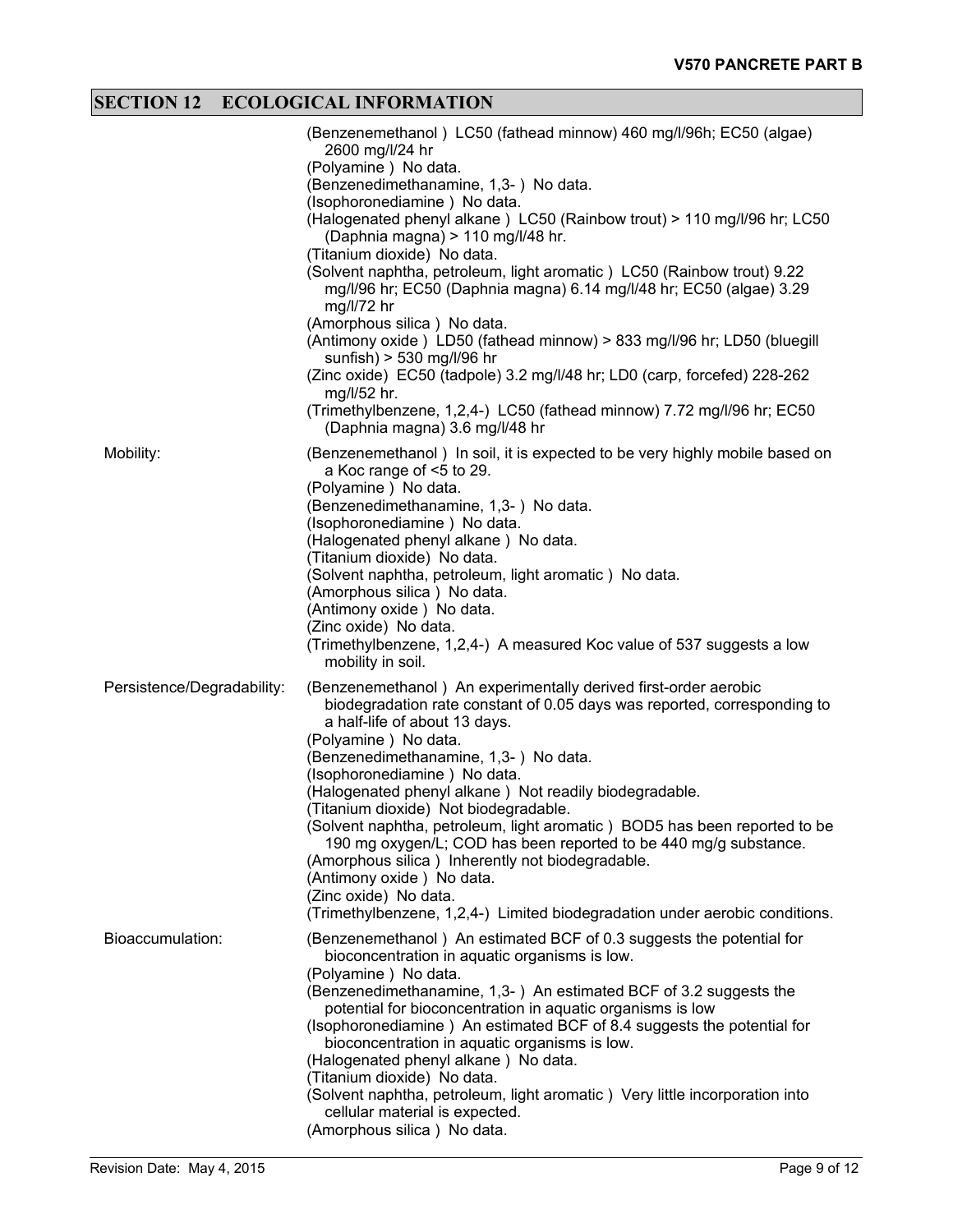# **SECTION 12 ECOLOGICAL INFORMATION**

(Antimony oxide ) No data. (Zinc oxide) No data. (Trimethylbenzene, 1,2,4-) BCF values of 31-275 suggest bioconcentration in aquatic organisms is moderate to high.

Other adverse effects: None.

#### **SECTION 13 DISPOSAL CONSIDERATION**

| Environmental precautions: | Prevent the material from entering drains or water courses. Do not<br>discharge directly to a water source. Advise Authorities if spillage has<br>entered watercourse or sewer or has contaminated soil or vegetation.                                                                                                                                                                  |
|----------------------------|-----------------------------------------------------------------------------------------------------------------------------------------------------------------------------------------------------------------------------------------------------------------------------------------------------------------------------------------------------------------------------------------|
| Product Disposal:          | Dispose in accordance with all local, state (provincial), and federal<br>regulations. Under RCRA, it is the responsibility of the product's user to<br>determine at the time of disposal, whether the product meets RCRA criteria<br>for hazardous waste. This is because the product uses, transformations,<br>mixtures, processes, etc. may render the resulting materials hazardous. |
| <b>Container Disposal:</b> | Do not remove label until container is thoroughly cleaned. Empty<br>containers may contain hazardous residues. This material and its<br>container must be disposed of in a safe way.                                                                                                                                                                                                    |

#### **SECTION 14 TRANSPORT INFORMATION**

| DOT Proper Shipping Name: | Flammable liquids, corrosive, n.o.s. (Solvent naphtha,<br>isophoronediamine) |
|---------------------------|------------------------------------------------------------------------------|
| UN Number:                | UN2924                                                                       |
| UN Class:                 | 3, 8                                                                         |
| UN Packaging Group:       | Ш                                                                            |
| Reportable Quantity:      | 1000 pounds (Antimony oxide)                                                 |
| Marine Pollutant:         | None.                                                                        |

*Transportation classifications may vary by container volume and may be influenced by regional or country variations in regulations. Consult current IATA Regulations prior to shipping by air.*

# **SECTION 15 REGULATORY INFORMATION**

| US Toxic Substance Control<br>Act:                      | All components of this product are in compliance with the inventory<br>listing requirements of the U.S. Toxic Substances Control Act (TSCA)<br>Chemical Substance Inventory.                                                                                                                        |
|---------------------------------------------------------|-----------------------------------------------------------------------------------------------------------------------------------------------------------------------------------------------------------------------------------------------------------------------------------------------------|
| Canadian Domestic Substance<br>List:                    | One or more component(s) of this product are not listed on the Canadian<br>Domestic List. Limited quantities may be permitted.                                                                                                                                                                      |
| EU Existing Inventory of<br><b>Chemical Substances:</b> | One or more component(s) of this product are not in compliance with the<br>inventory listing requirements of the E.U. Existing Inventory of Chemical<br>Substances (EINECS). One or more component(s) of this product have<br>not been pre-listed under REACh. Limited quantities may be permitted. |
| TSCA Sec. 12(b) Export<br>Notification:                 | This product contains a chemical at or above de minimis concentrations<br>which requires reporting:<br>- Halogenated phenyl alkane (Section 5 SNUR - CFR 40 § 721.536)                                                                                                                              |
| Canadian WHMIS                                          | E, B.3, D.2.A, D.2.B                                                                                                                                                                                                                                                                                |
| Classification:                                         | This product has been classified in accordance with the hazard criteria of<br>the CPR and the SDS contains all of the information required by the<br>CPR.                                                                                                                                           |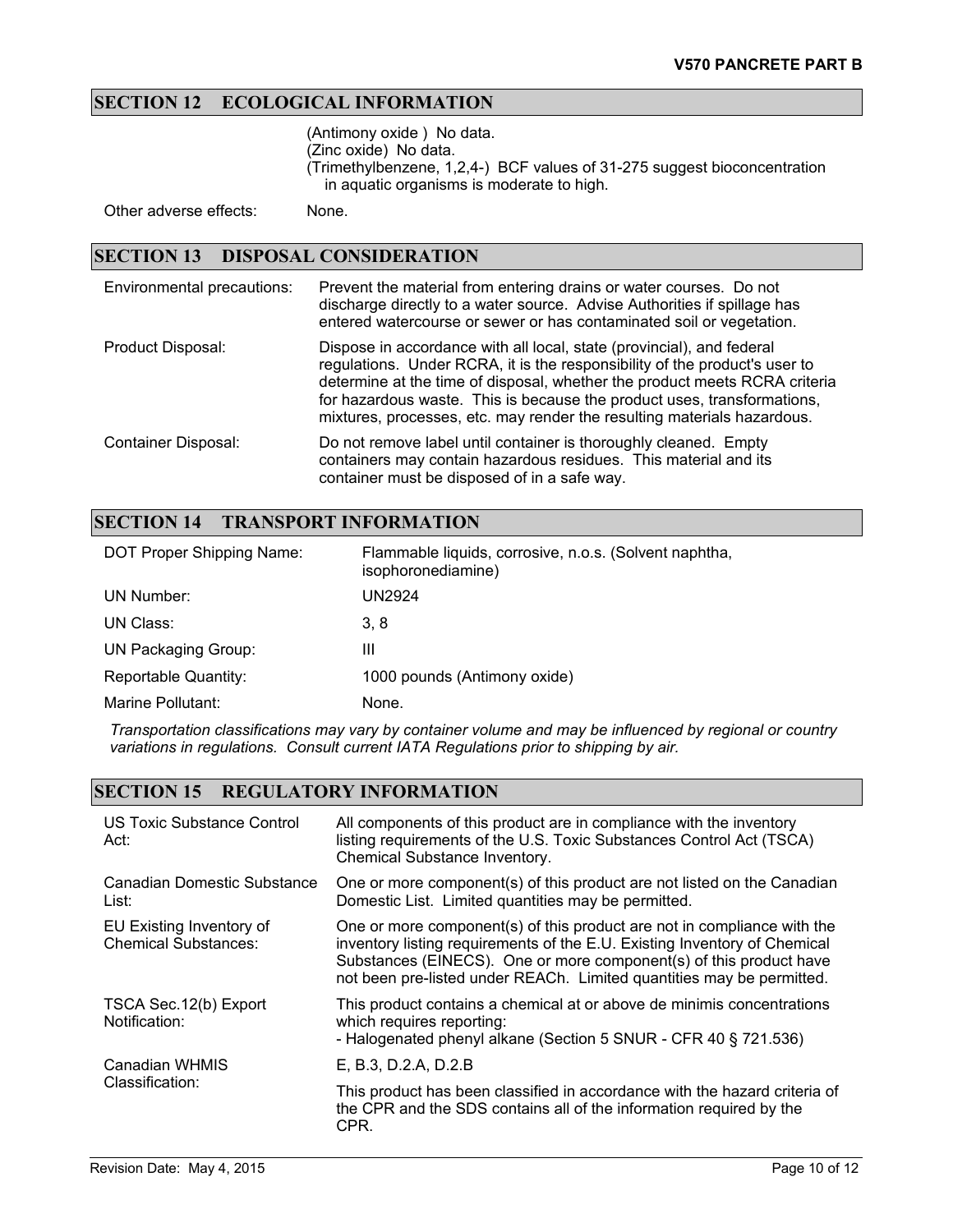# **SECTION 15 REGULATORY INFORMATION**

| Massachusetts Right-To-Know:                                             | This product contains materials subject to disclosure under the<br>Massachusetts' Right-To-Know Law:<br>- Benzenemethanol<br>- Titanium dioxide<br>- Solvent naphtha, petroleum, light aromatic (as petroleum distillates)<br>- Amorphous silica<br>- Antimony oxide<br>- Trimethylbenzene, 1,2,4-                                                                                                            |                                                   |  |  |
|--------------------------------------------------------------------------|---------------------------------------------------------------------------------------------------------------------------------------------------------------------------------------------------------------------------------------------------------------------------------------------------------------------------------------------------------------------------------------------------------------|---------------------------------------------------|--|--|
| New Jersey Right-To-Know:                                                | This product contains materials subject to disclosure under the New<br>Jersey's Right-To-Know Law:<br>- Benzenedimethanamine, 1,3- (1320)<br>- Isophoronediamine (1067)<br>- Titanium dioxide (1861)<br>- Solvent naphtha, petroleum, light aromatic (as petroleum distillates)<br>(2648)<br>- Amorphous silica (3510)<br>- Antimony oxide (0149)<br>- Zinc oxide (2037)<br>- Trimethylbenzene, 1,2,4- (2716) |                                                   |  |  |
| Pennsylvania Right-To-Know:                                              | This product contains materials subject to disclosure under the<br>Pennsylvania's Right-To-Know Law:<br>- Benzenemethanol<br>- Benzenedimethanamine, 1,3-<br>- Titanium dioxide<br>- Solvent naphtha, petroleum, light aromatic (as petroleum distillates)<br>- Antimony oxide<br>- Trimethylbenzene, 1,2,4-                                                                                                  |                                                   |  |  |
| California Proposition 65:                                               | This product contains materials which the State of California has found<br>to cause cancer, birth defects or other reproductive harm:<br>- Antimony oxide<br>- Titanium dioxide (airborne particles)<br>- Diethanolamine (< 0.003%)<br>- Benzene $($ $0.003\%)$<br>- Toluene $( < 0.003\%)$                                                                                                                   |                                                   |  |  |
| <b>SARA TITLE III-Section</b><br>311/312 Categorization (40<br>CFR 370): |                                                                                                                                                                                                                                                                                                                                                                                                               | Fire, immediate (acute), delayed (chronic) hazard |  |  |
| SARA TITLE III-Section 313<br>(40 CFR 372):                              | This product contains materials which are listed in Section 313 at or<br>above de minimis concentrations:<br>- Antimony oxide<br>- Zinc oxide (as Zinc compound)<br>- Trimethylbenzene, 1,2,4-                                                                                                                                                                                                                |                                                   |  |  |
| <b>CERCLA Hazardous</b><br>Substance (40 CFR 302)                        | This product contains materials subject to reporting under CERCLA and<br>Section 304 of EPCRA:<br>- Antimony oxide (1000 pounds) (as Antimony compound)<br>- Zinc oxide (as Zinc compound)                                                                                                                                                                                                                    |                                                   |  |  |
| Water Hazard Class (WGK):                                                |                                                                                                                                                                                                                                                                                                                                                                                                               | This product is water-endangering (WGK=2).        |  |  |
| <b>Other Chemical Inventories:</b>                                       | Australia (AICS):                                                                                                                                                                                                                                                                                                                                                                                             | One or more component(s) not listed.              |  |  |
|                                                                          | China (IECSC):                                                                                                                                                                                                                                                                                                                                                                                                | One or more component(s) not listed.              |  |  |
|                                                                          | Japan (ENCS):                                                                                                                                                                                                                                                                                                                                                                                                 | One or more component(s) not listed.              |  |  |
|                                                                          | Korea (KCI):                                                                                                                                                                                                                                                                                                                                                                                                  | One or more component(s) not listed.              |  |  |
|                                                                          | Philippines (PICCS):                                                                                                                                                                                                                                                                                                                                                                                          | One or more component(s) not listed.              |  |  |